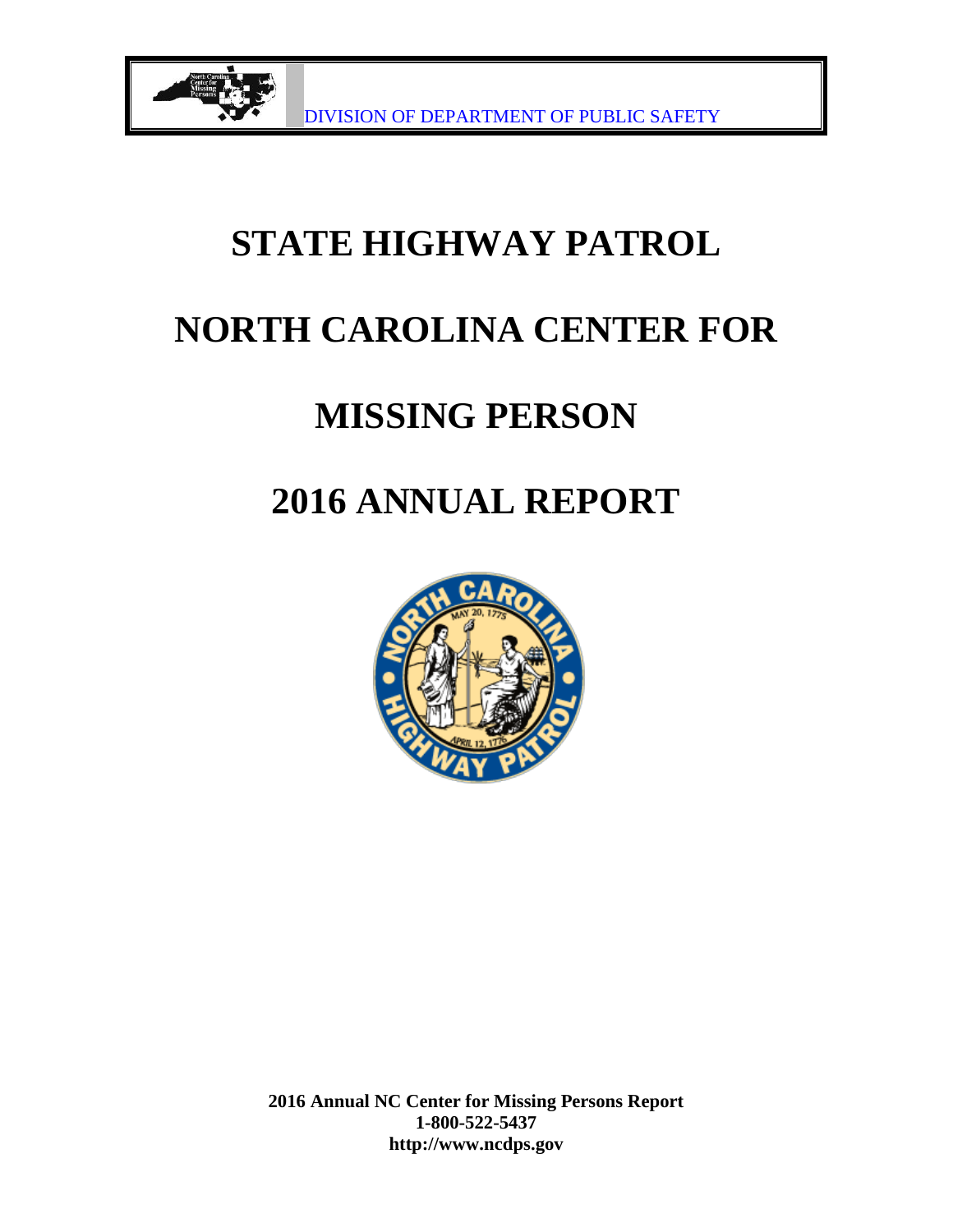

### **INTRODUCTION**

**The annual statistical report is compiled from the data received from National Crime Information Center by the NC Center for Missing Persons. The Center is required to maintain statewide statistics for legislative and public information.**

**The initial missing person report is filed with the local law enforcement agency having jurisdiction over the case. The report is received by the State Bureau of Investigations, Division of Criminal Information system. Once received it is downloaded weekly to the Centers ACCESS database. Each report filed with a local agency is entered in the system as a separate case. All NCCMP's received information is based on report filing and cancellation information as it is entered by the local agencies.**

**The Missing Person Center has no way of identifying missing persons that have not been entered in the NCIC system.**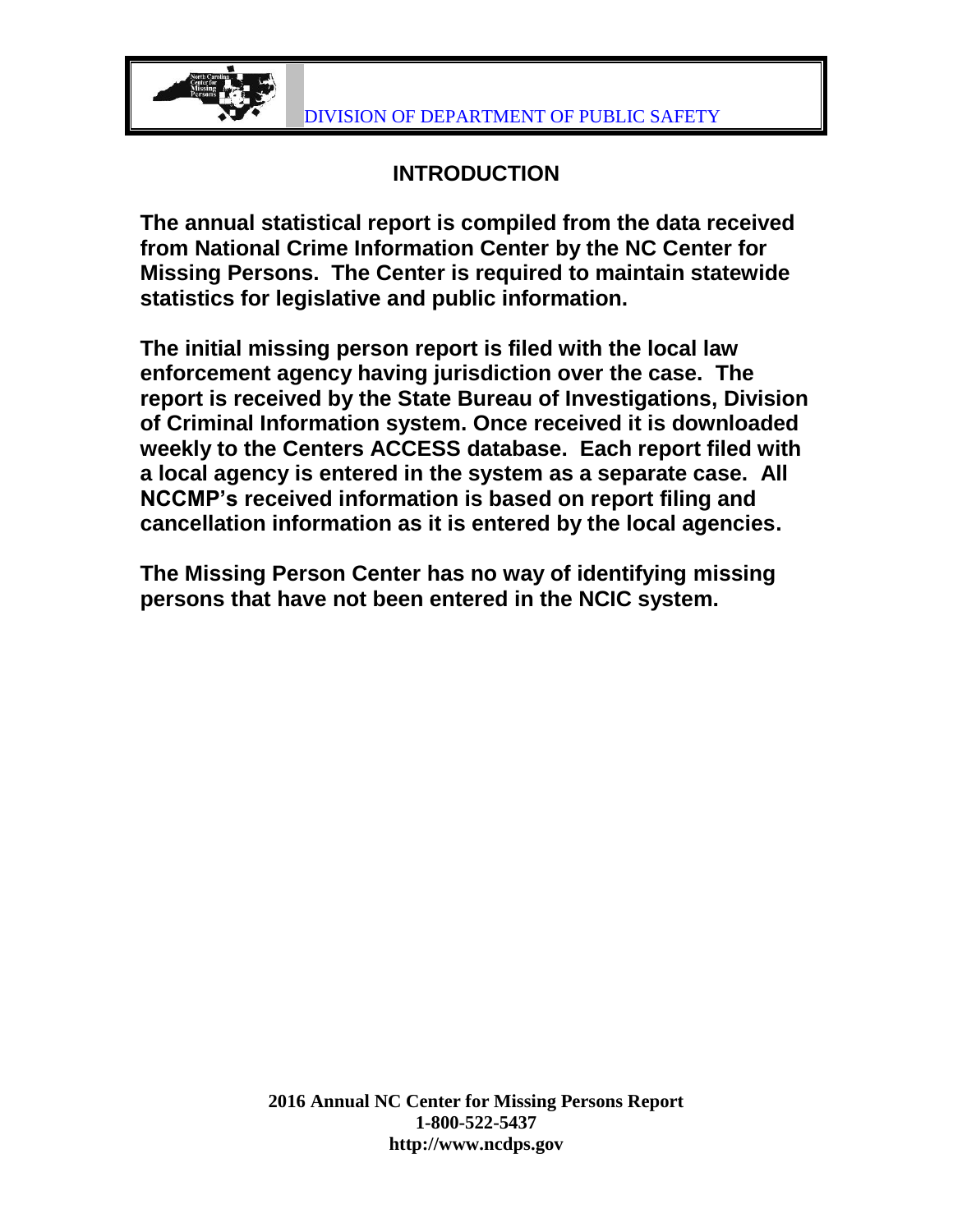

### **TERMINLOGY USED IN THIS REPORT**

**(1) Missing child means a juvenile as defined in G.S. 7B-101 whose location has not been determined, who has been reported as missing to a law-enforcement agency, and whose parent's, spouse's, guardian's or legal custodian's temporary or permanent residence is in North Carolina or is believed to be in North Carolina.**

**(2) Missing person means any individual who is 18 years of age or older, whose temporary or permanent residence is in North Carolina, or is believed to be in North Carolina, whose location has not been determined, and who has been reported as missing to a law-enforcement agency.**

(**3) Missing person report is a report prepared on a prescribed form for transmitting information about a missing person or a missing child to an appropriate law-enforcement agency. (1985 (Reg. Sess., 1986), c. 1000, s. 1; 1998-202, s. 13(mm); 2011-145, s. 19.1(w).)**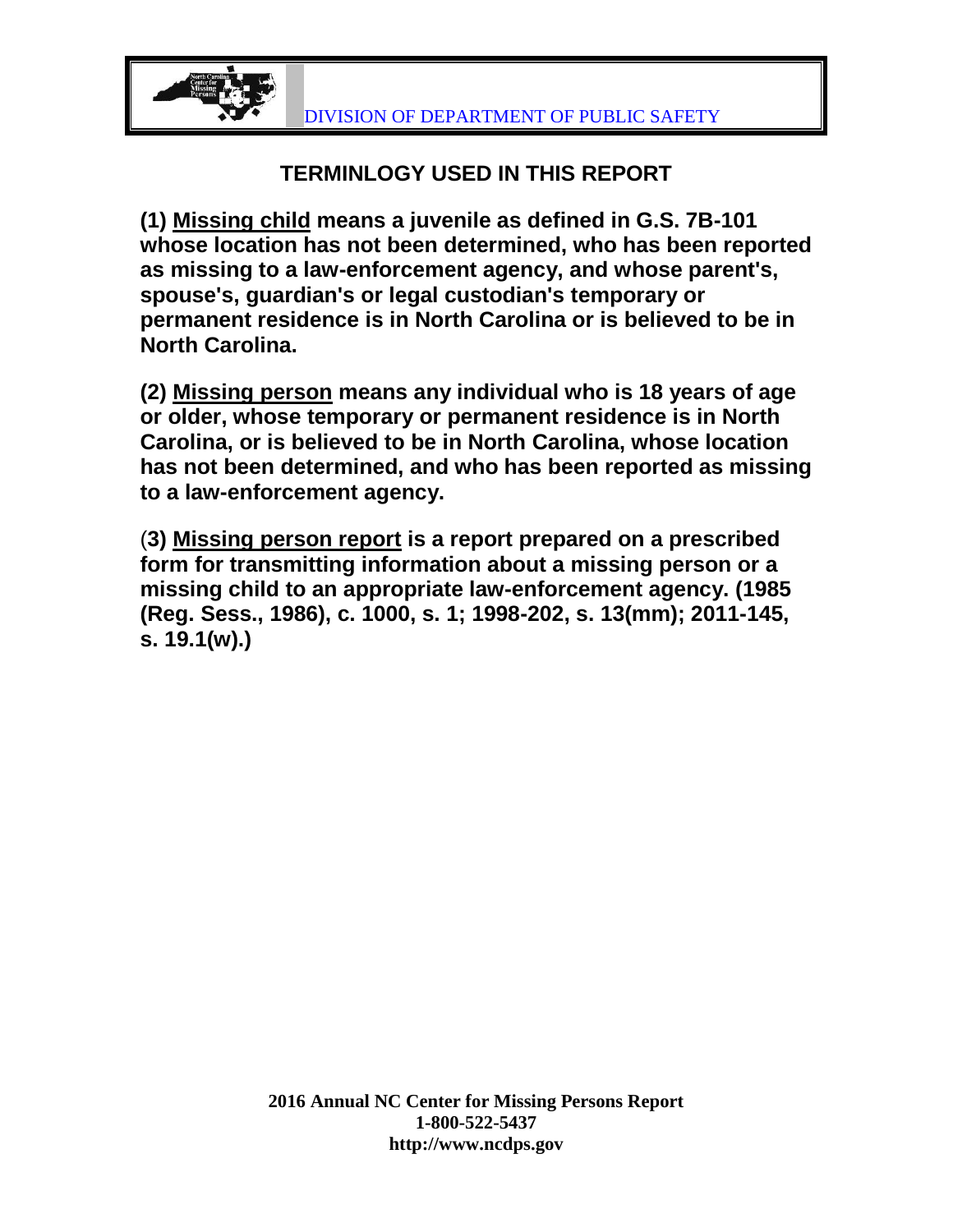

**For statistical and report writing purposes the North Carolina Center for Missing Person (NCMP) will be presenting numbers and charts to show the yearly comparisons of numbers for all missing persons reports. Missing Persons reports up by 614.**



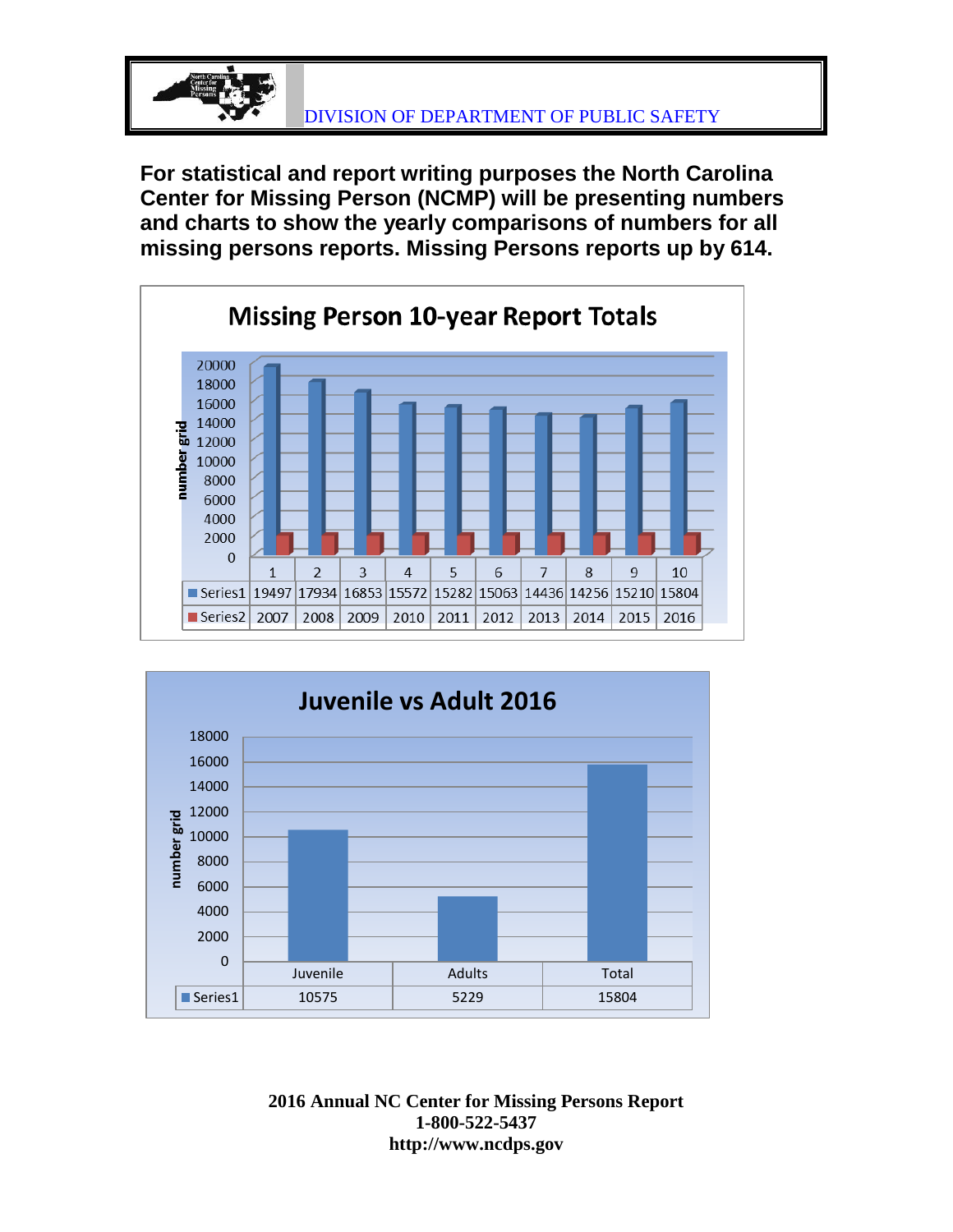

DIVISION OF DEPARTMENT OF PUBLIC SAFETY

**The following chart shows the race count for the year 2016. As noted, the number of black juveniles remains the highest and the number of white adults continues to remain the highest in missing persons reports filed.**

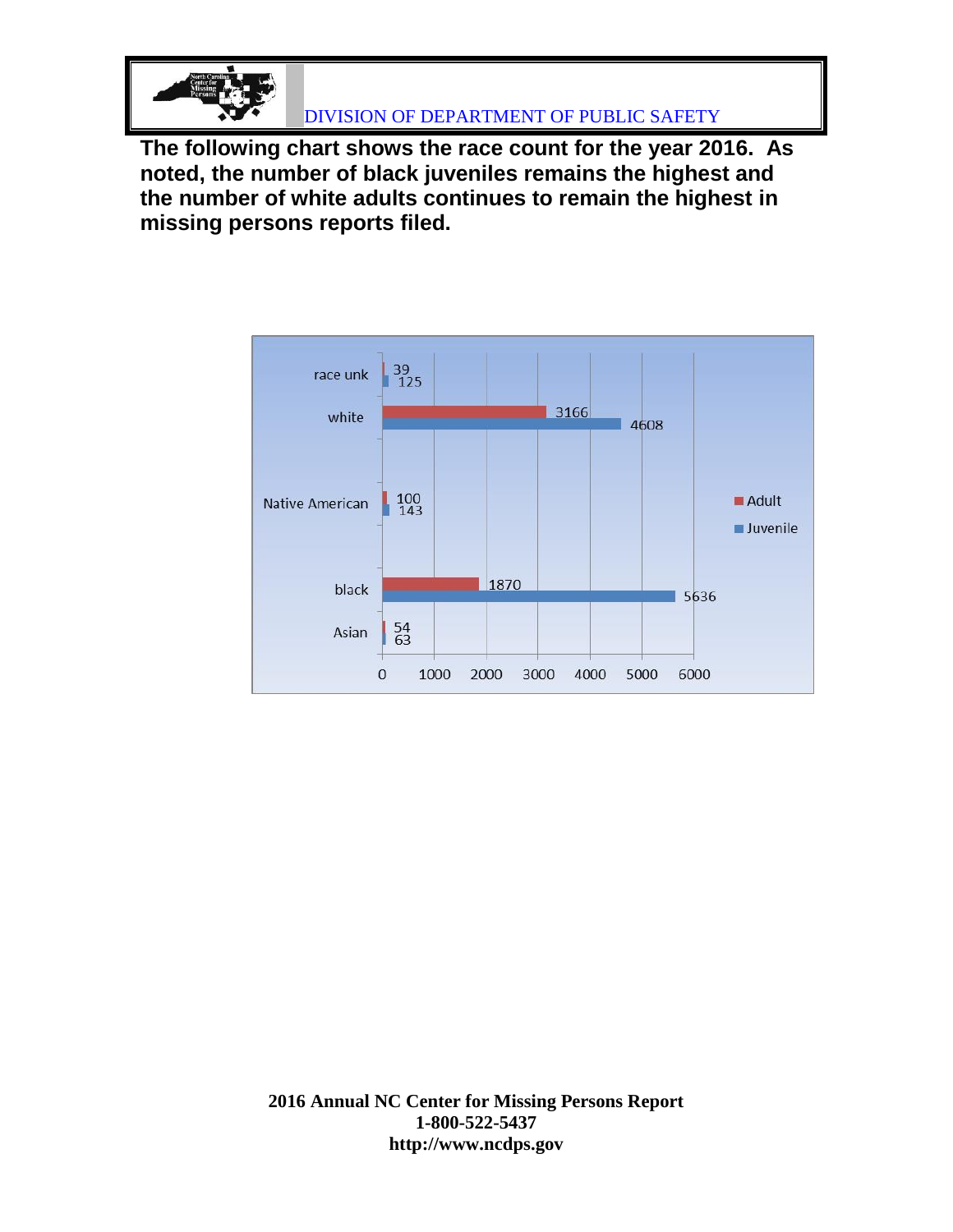

 **Special attention has been given to the missing persons reports of juvenile's due to the high number of reports filed annually. These juvenile are mostly runaways that return voluntarily. Only increased and more detailed tracking of these juveniles will give the Center a better understanding of why the numbers are high, where they are missing from and how many are repeat offenders.**

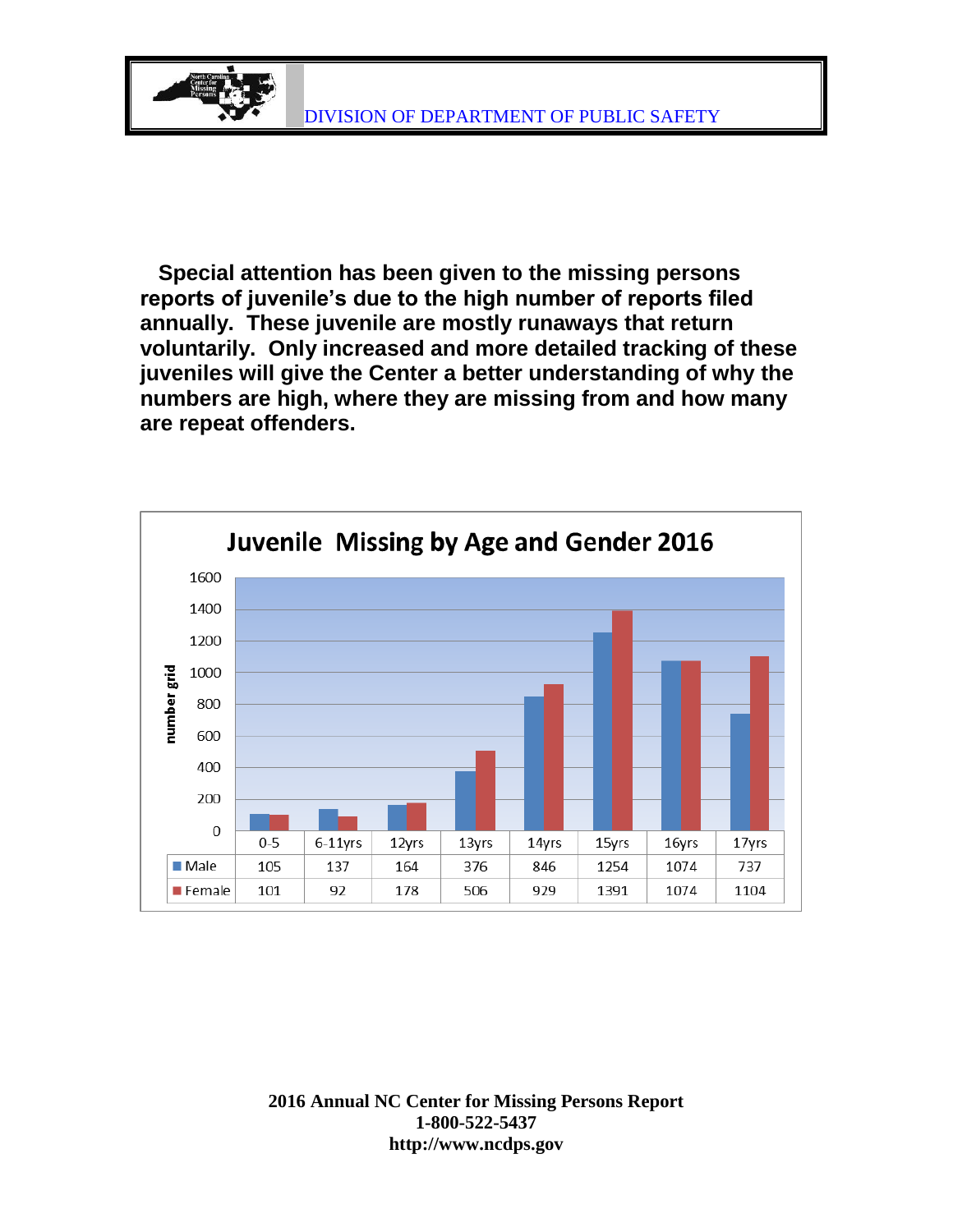

#### **SILVER ALERTS FOR 2016**

**Total number of Silver Alerts for the year of 2016 was 377. In an effort to show, the effectiveness of the program and where possible improvements can be made the Center for Missing Persons keeps statistics on all alerts activated.**

**The criteria for the activation of the Alert remains the same. Subject must be reported missing to a law enforcement agency and believed to have dementia or a cognitive impairment.** 

**Out of the 377 alerts activated in 2016, 314 left from a private resident. The other 63 were either missing from a group home, assisted living facility or reported by a homeless shelter.**

**Of those 377 alerts, 43 returned on their own. Twelve were recovered deceased (up by 1 from 2014). Out of the 377 alerts of 2016; only 67 were reported as located or recovered because of the activated Silver Alert.** 

**The remaining stats are presented in the following charts.**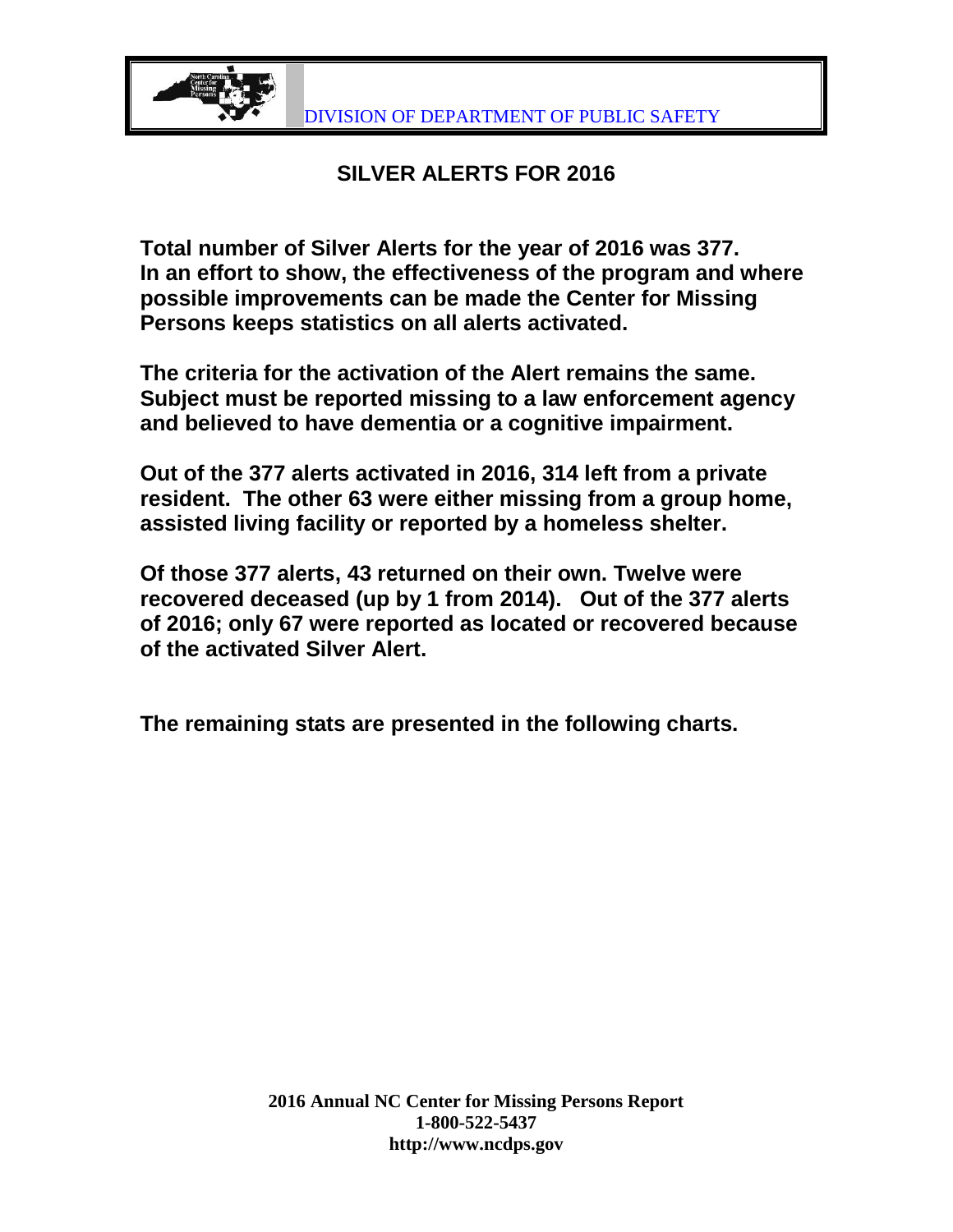

**The first chart shows the gender comparison, a high number of males vs females. More stats will have to be compiled to try to explain the huge difference.**



**Dementia and cognitive impairment are the only two criteria for the Silver Alert. The interesting part about this is the initial plan for Silver Alert was to cover dementia but cognitive impairment continues to dominate the numbers.**

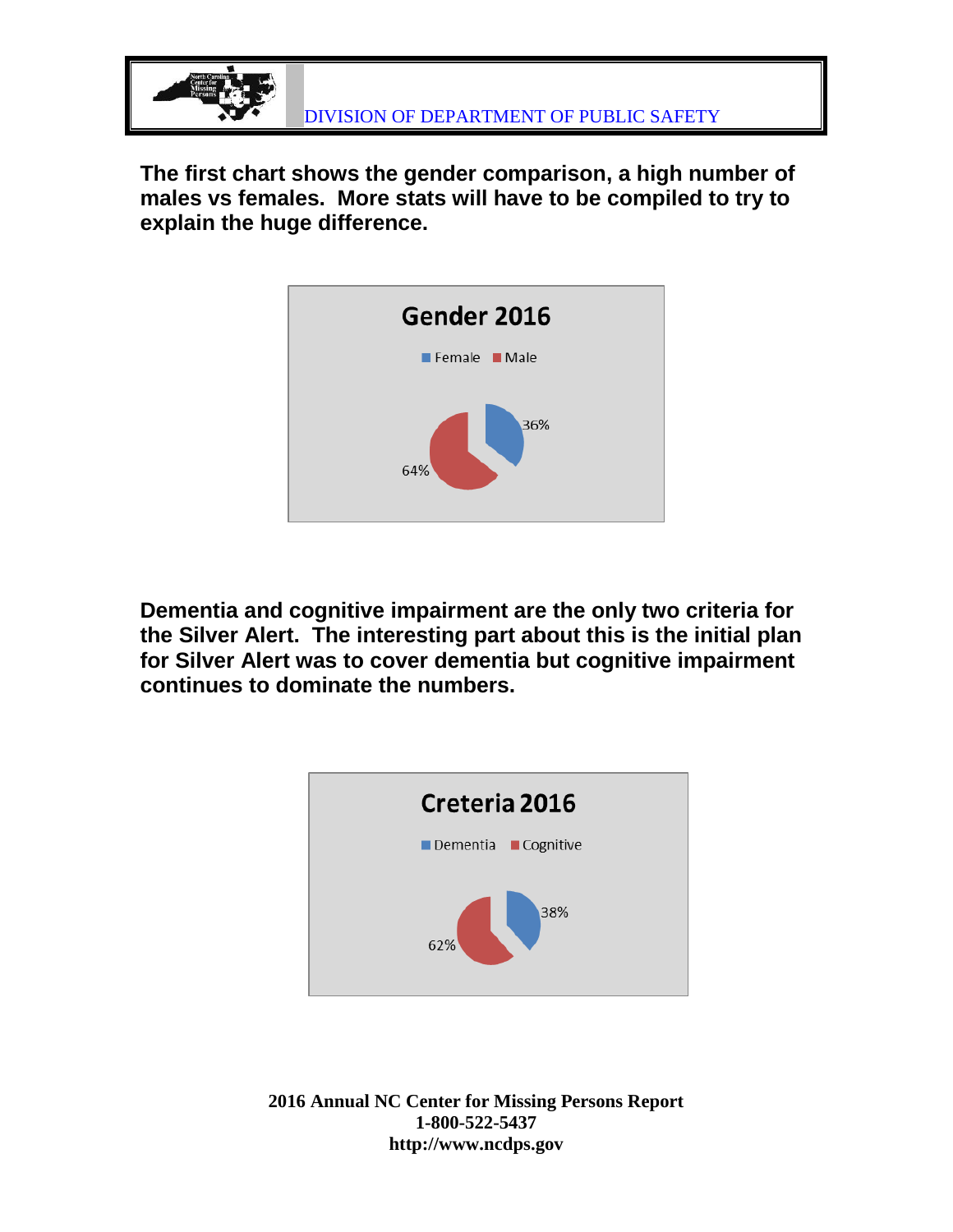

**Race does not play a part in activation but here again, the numbers are unexplainably skewed.**

.



**The time-lapse statistics raises questions of why an alert was issued. With a majority of the alerts being located within a 24 hour period, we must ask the question, "Are we activating too fast?" It is possible those cases could have been worked at a lower level. Only 67 of the 377 alerts were located because of the active Sliver alert.**



**2016 Annual NC Center for Missing Persons Report 1-800-522-5437 http://www.ncdps.gov**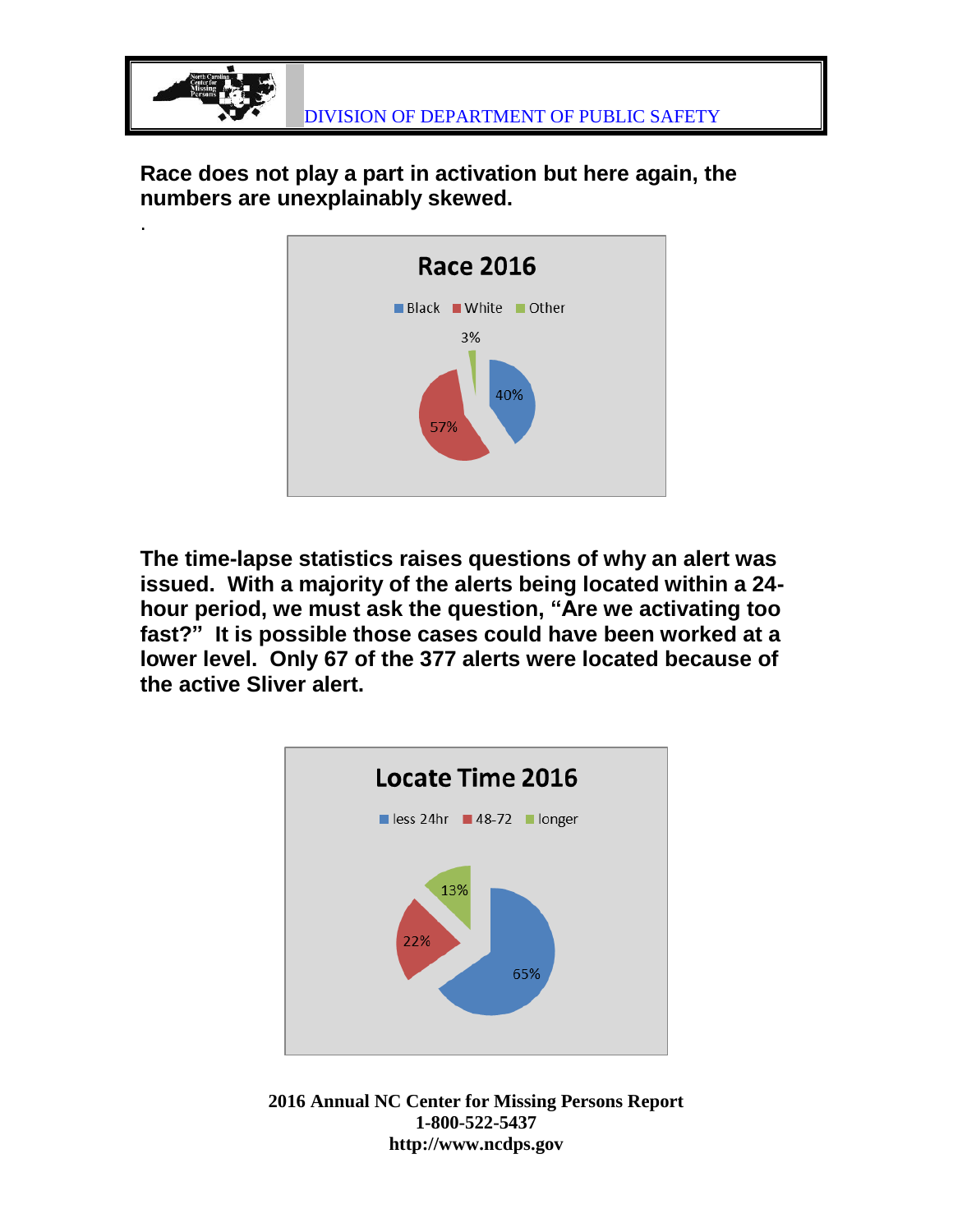

**Silver Alert activations include all ages yet the juvenile count remains low. Reports show that very few of these juvenile's are in any eminent danger nor are they runaways with serious cognitive impairments.** 



**Elderly drivers with dementia remain a top priority but most drivers are not in the elderly category of 60 and above.**



**2016 Annual NC Center for Missing Persons Report 1-800-522-5437 http://www.ncdps.gov**